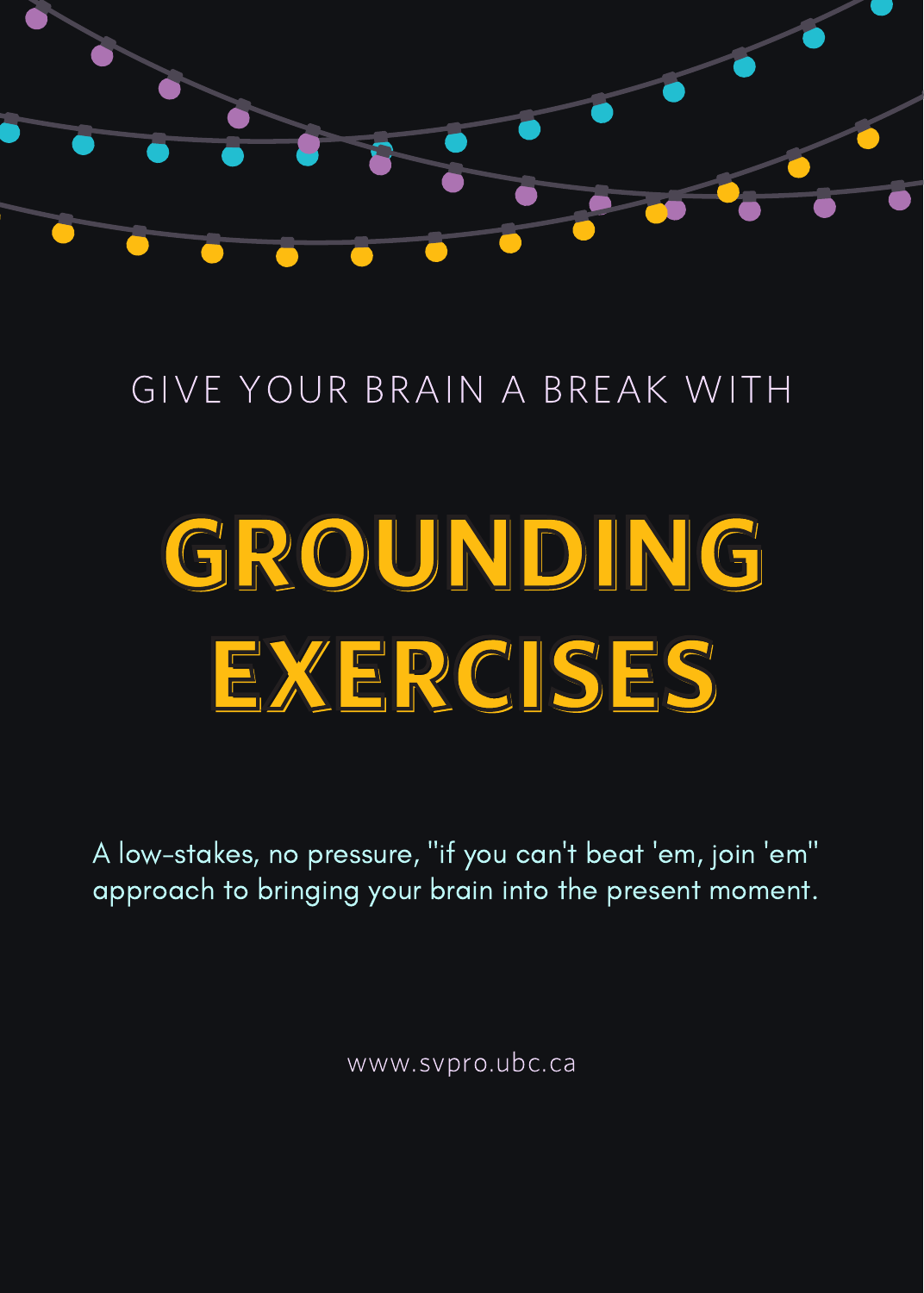

### INCLUDED IN THIS DOCUMENT:

WHAT IS GROUNDING? (2)

HOW DOES GROUNDING HELP? (2)

GROUNDING GUIDELINES (3)

Optional steps (3)

METHODS OF GROUNDING (4)

Cognitive Grounding (4)

Physical Grounding (5)

Soothing Grounding (7)

WHAT IF GROUNDING DOES NOT WORK? (8)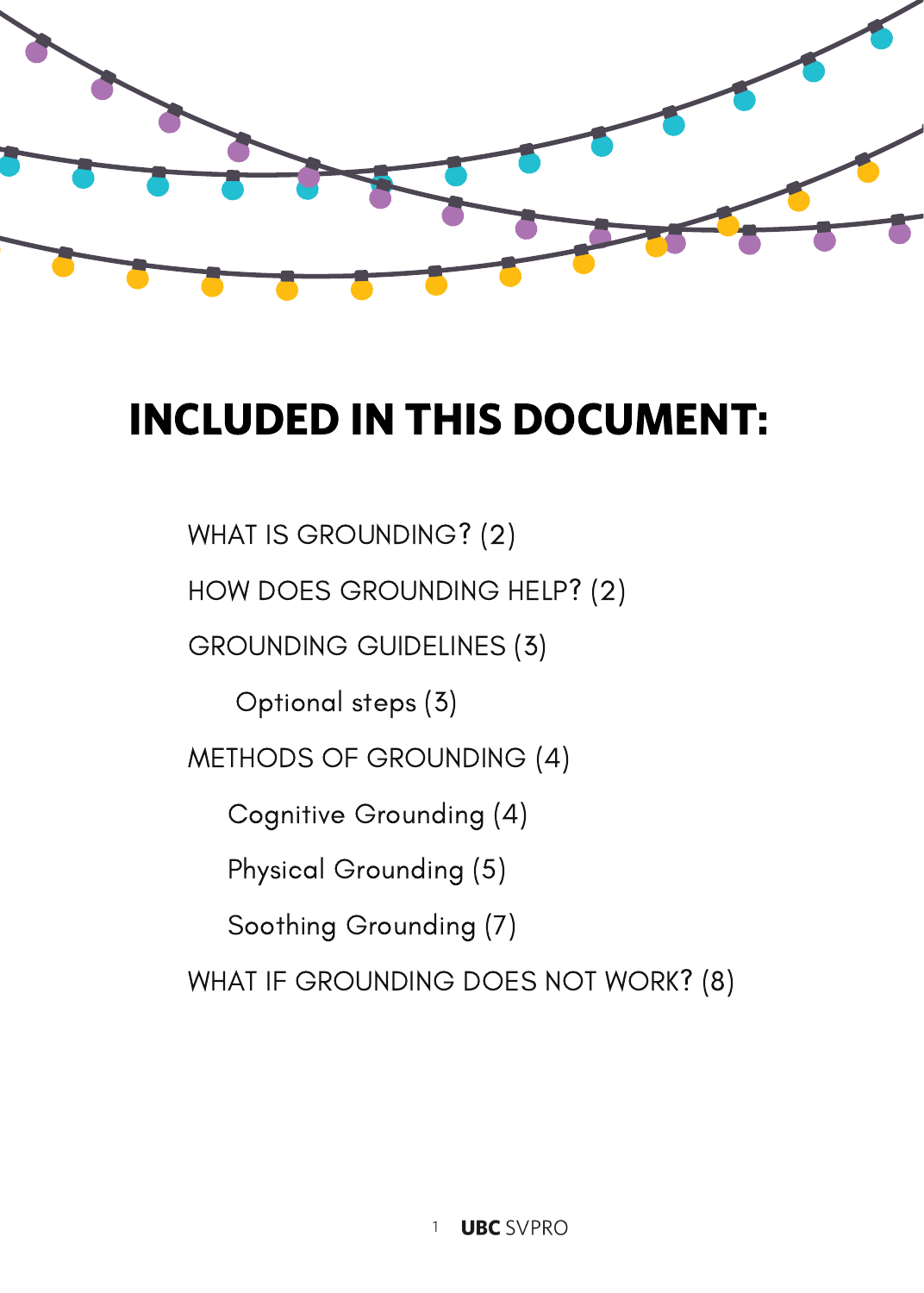

### WHAT IS GROUNDING?

Grounding is a set of simple strategies to detach from the effects of trauma, emotional pain, or stress. Grounding works by focusing outward on the external world, rather than inward toward the self. You can also think of it as distraction, centering, creating emotional safety, looking outward, or healthy detachment. Whatever feels best for you.

### HOW CAN GROUNDING HELP?

Research shows that our brains respond poorly to prolonged stress. It may change our physical health, the way we store information, recall information, our ability to rest, our relationship to food. When our brains enter this stress state, we are not necessarily accessing the parts of our brain that allow us to rationalize or contextualize our feelings. This is why when someone tells you to snap out of it, we cannot just do it! Instead of trying to fight the brain in this state, we can refocus our brains long enough to deactivate the state of stress. Finding a way to detach may allow you to feel more control over your feelings and safety. Grounding "anchors" you to the present moment, no more, no less. Many people who have experienced a traumatic event or compounding micro-aggressions, struggle with feeling either too much (overwhelming emotions and memories) or too little (numbing and dissociation). In grounding, the goal is to establish a balance between the two: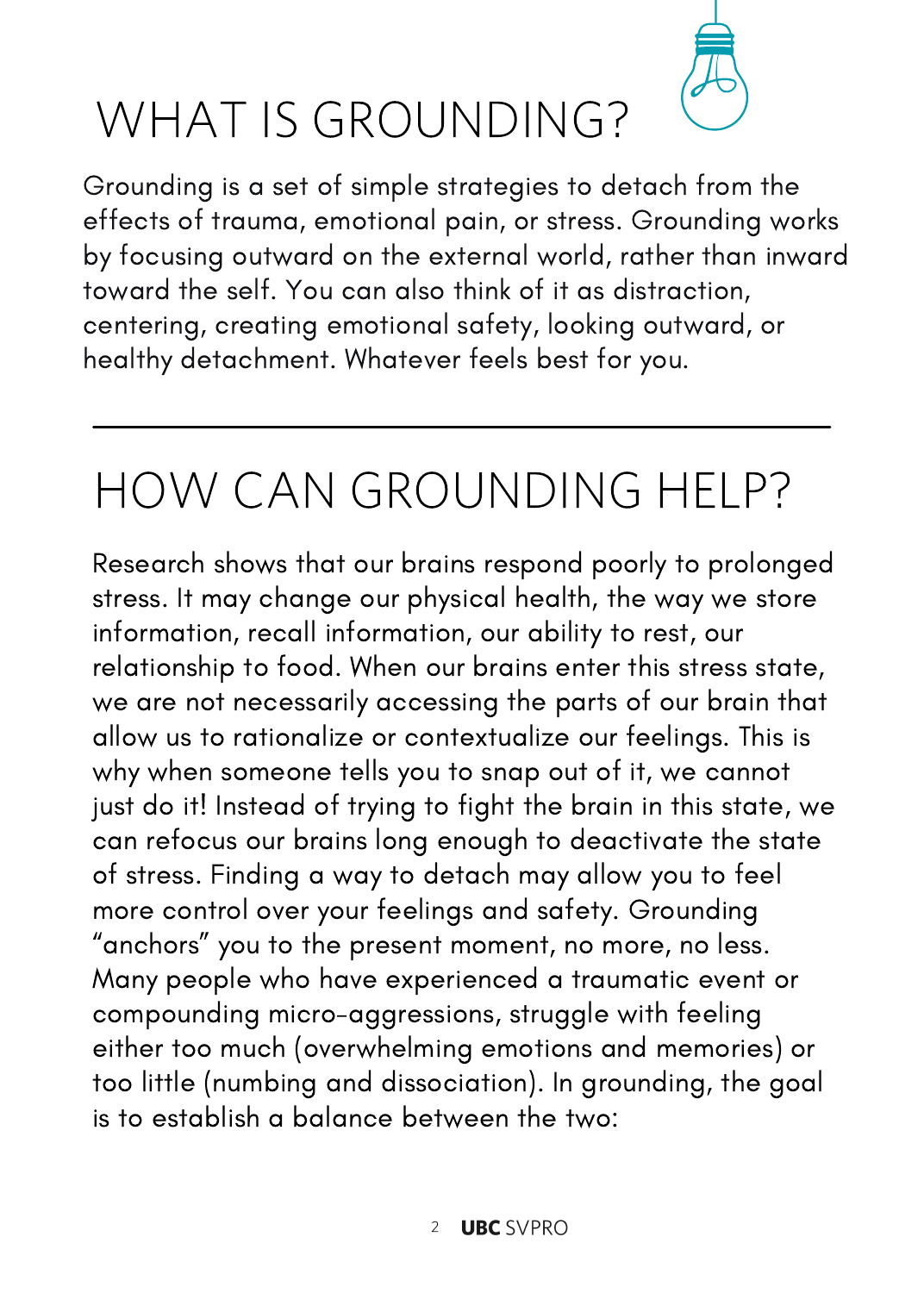conscious of reality and able to tolerate it. Remember that pain is a feeling; it is not who you are. It is only one part of your experience – the other parts may feel inaccessible through the pain, but it is possible to find them again, and grounding may help.

# GROUNDING GUIDELINES

Grounding can be done any time, anywhere, so long as you are comfortable. Grounding techniques are subtle, so not necessarily noticeable to others in your vicinity.It may be time to practice grounding when you are faced with a stressful memory, or the external stress you are feeling reactivates the feelings of stress you experienced with trauma. The goal of grounding is to put a healthy distance between you and these negative feelings.

#### Optional steps:¨

- If it feels safe for you, keep your eyes open, scan the room, and turn the light on to stay connected with the present moment.
- Consider your mood before and after grounding, to decide whether a particular exercise has helped. Only you can decide if it was a helpful technique or not.¨
- With grounding, it helps to stay away from talking or writing about negative feelings because the goal is to distract from the negative feelings, as opposed to being in touch with them.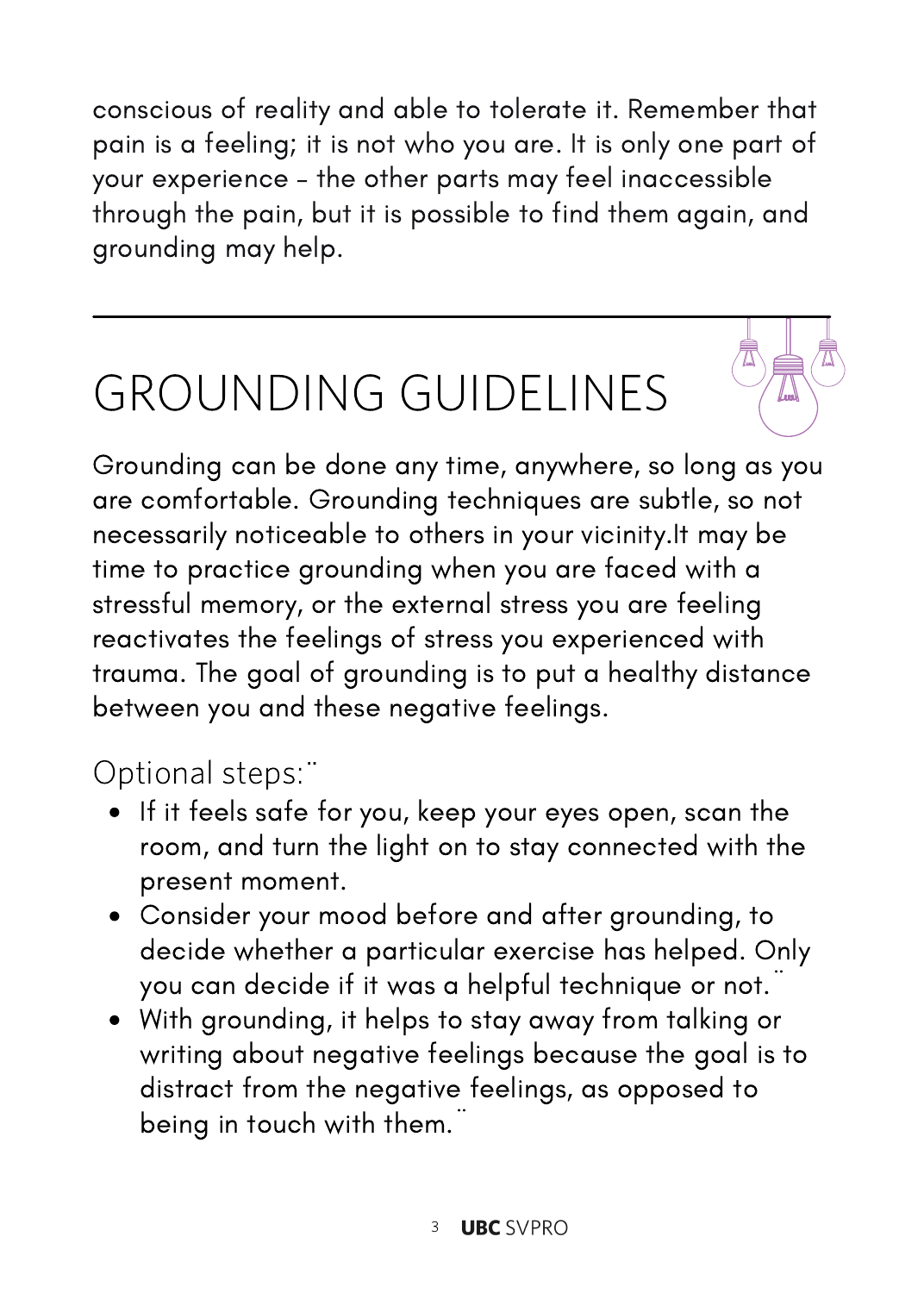To the best of your ability – avoid judgments of "good" and "bad." For example, instead of "This is not working" try to say "I am feeling distracted" and move on.

# METHODS OF GROUNDING

Three major methods of grounding are described below – cognitive, physical, and soothing. "Cognitive" means focusing your mind; "physical" means focusing your senses (e.g. touch, hearing); and "soothing" means talking to yourself in a very kind way. You may find one type works better for you, or all types may be helpful.

#### Cognitive Grounding

- Describe your environment in detail, using all your senses – for example, "The walls are white; there are five pink chairs; there is a wooden bookshelf against the wall …" Describe objects, sounds, textures, colors, smells, shapes, numbers, and temperature. You can do this anywhere. For example, on the bus: "I'm on the bus. I'll see the river soon. Those are the windows. This is the bench. The metal bar is silver. The bus map has four colors."
- Play a 'categories' game with yourself. Try to think of "types of dogs," "jazz musicians," "countries that begin with 'A'," "cars," "TV shows," "writers," "sports," "songs," or "cities."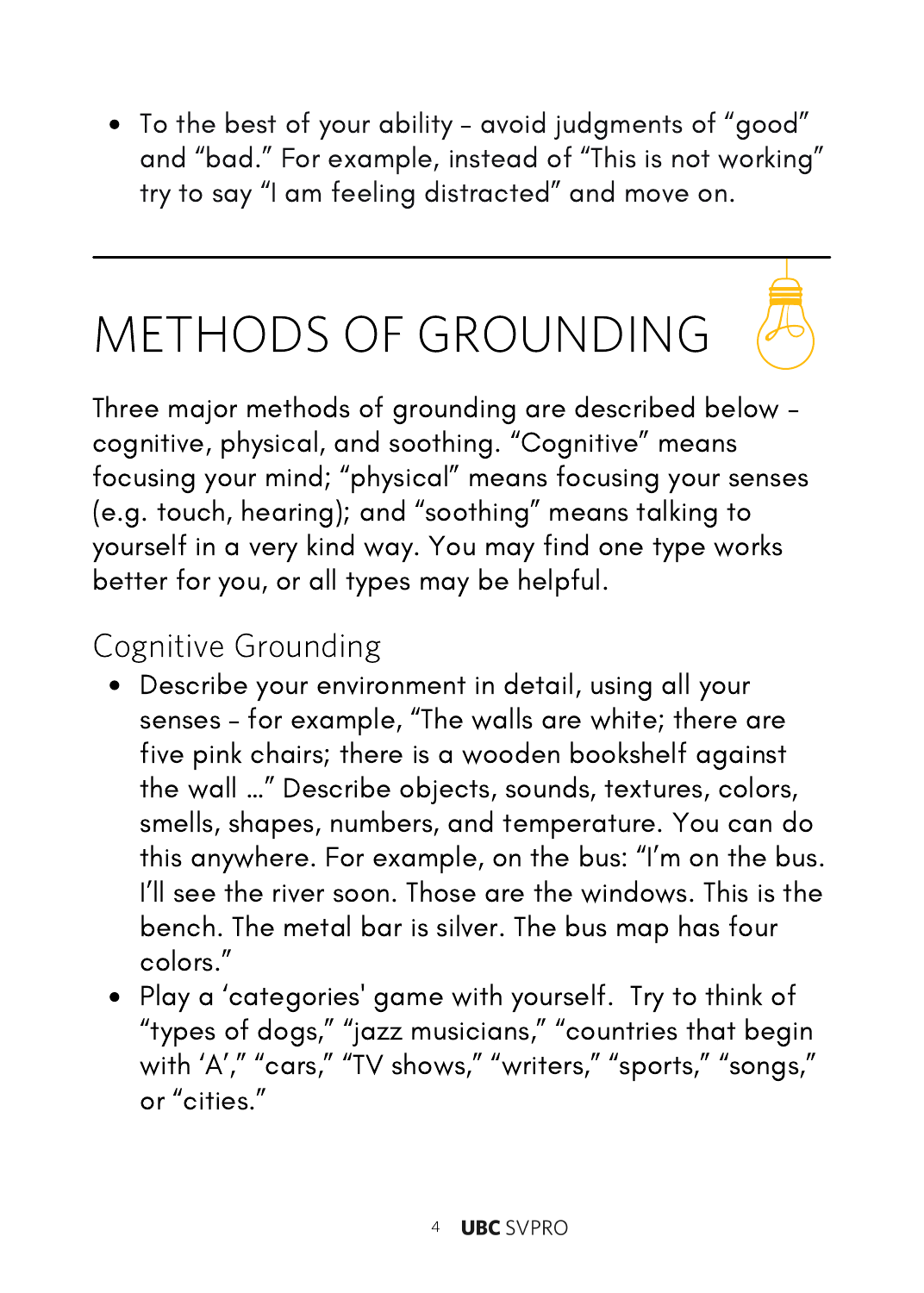- Describe an everyday activity in great detail. For example, describe a meal that you cook (e.g., "First I peel the potatoes and cut them into quarters; then I boil the water; then I make an herb marinade of oregano, basil, garlic, and olive oil . . . ")
- Imagine. Use an image: Glide along on skates away from pain; change the TV channel to get to better show; think of a wall as a buffer between you and your pain.
- $\bullet$  Say a safety statement. "My name is \_\_\_\_\_\_\_\_; I am safe right now. I am in the present, not the past. I am  $\frac{1}{2}$  located \_\_\_\_\_\_\_\_\_; the date is \_\_\_\_\_\_\_\_\_\_.
- Read something, saying each word to yourself so that you focus on the word itself, instead of the meaning. You can also try reading each word backward.
- Use humour. Laughing releases chemicals to our brain that can break the cycle of stress. Think of a joke, use your devices to watch a comic, or think back to a funny moment with friends or family.
- Count to 10 or say the alphabet, very s . . . l . . . o . . . w . . . l . . . y.



#### Physical Grounding

- Run cool or warm water over your hands and describe the sensation.
- Grab tightly onto your chair as hard as you can. Hold your breath as long as is comfortable for you, and release.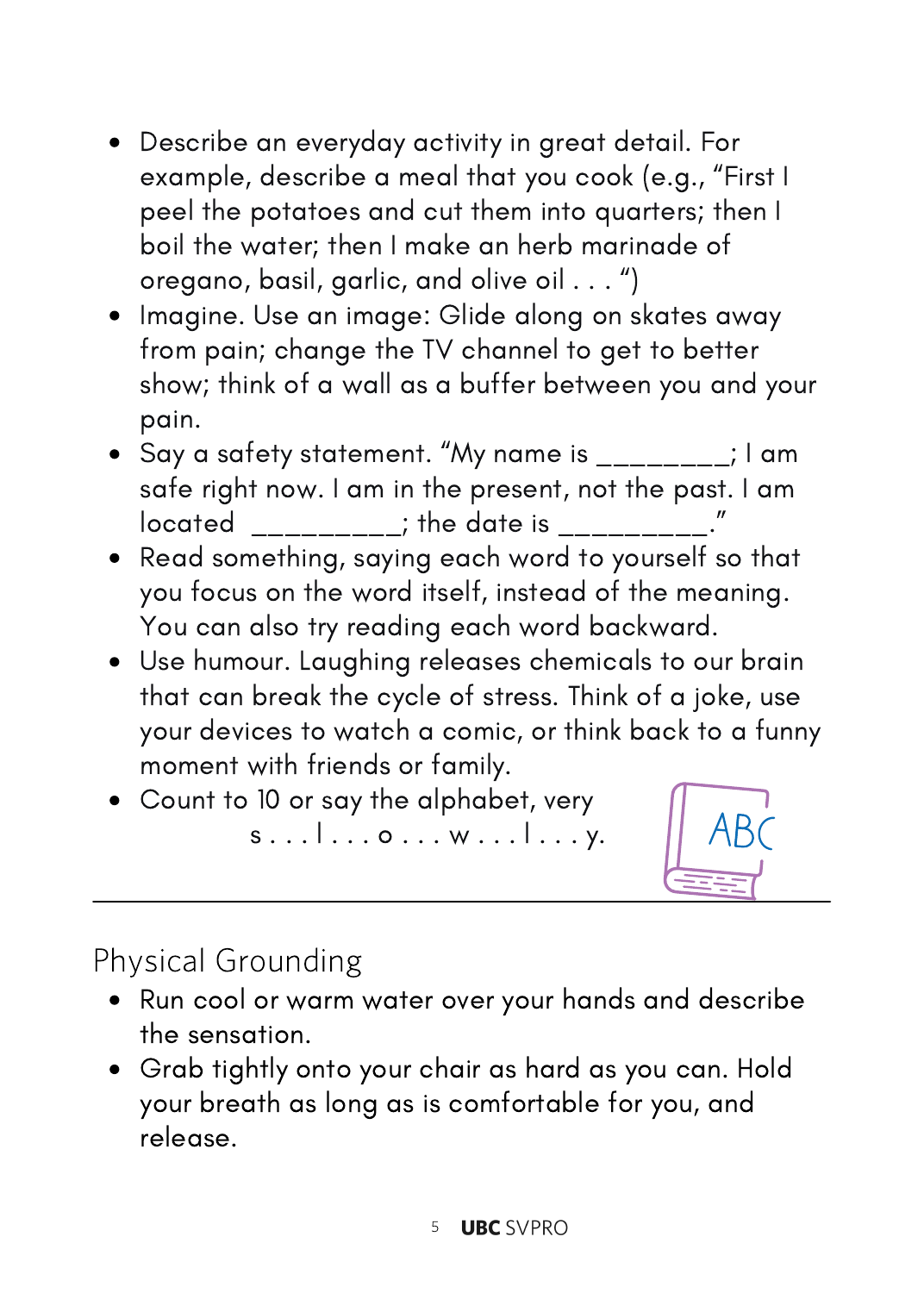- Touch various objects around you: a pen, keys, your clothing, the table, the walls. Notice textures, colors, materials, weight, temperature. Compare objects you touch: Is one colder? Lighter?
- Dig your heels into the floor literally "grounding" them! Notice the tension centered in your heels as you do this. Remind yourself that you are connected to the ground.
- Carry a grounding object in your pocket a small object that you can assign meaning to (a small rock from a park you love, a ring that is special to you, a piece of cloth or yarn from a fabric you like) that you can touch whenever you feel your stress activating.
- Jump up and down and shake it out.
- Notice your body: the weight of your body in the chair; wiggling your toes in your socks; the feel of your back against the chair. You are connected to the world.
- Stretch. Extend your fingers, arms, or legs as far away as you can; roll your head around, slowly release the stretch from head to toe (neck, shoulders, arms, torso, legs, feet).
- Clench and release your fists. Repeat.
- Walk slowly, noticing each footstep, saying "left" or "right" with each step.
- Eat something, describing the flavours in detail to yourself.
- Focus on your breathing, noticing each inhale and exhale. Repeat a pleasant word to yourself on each inhale (e.g. a favourite colour, or a soothing word such as "safe" or "easy").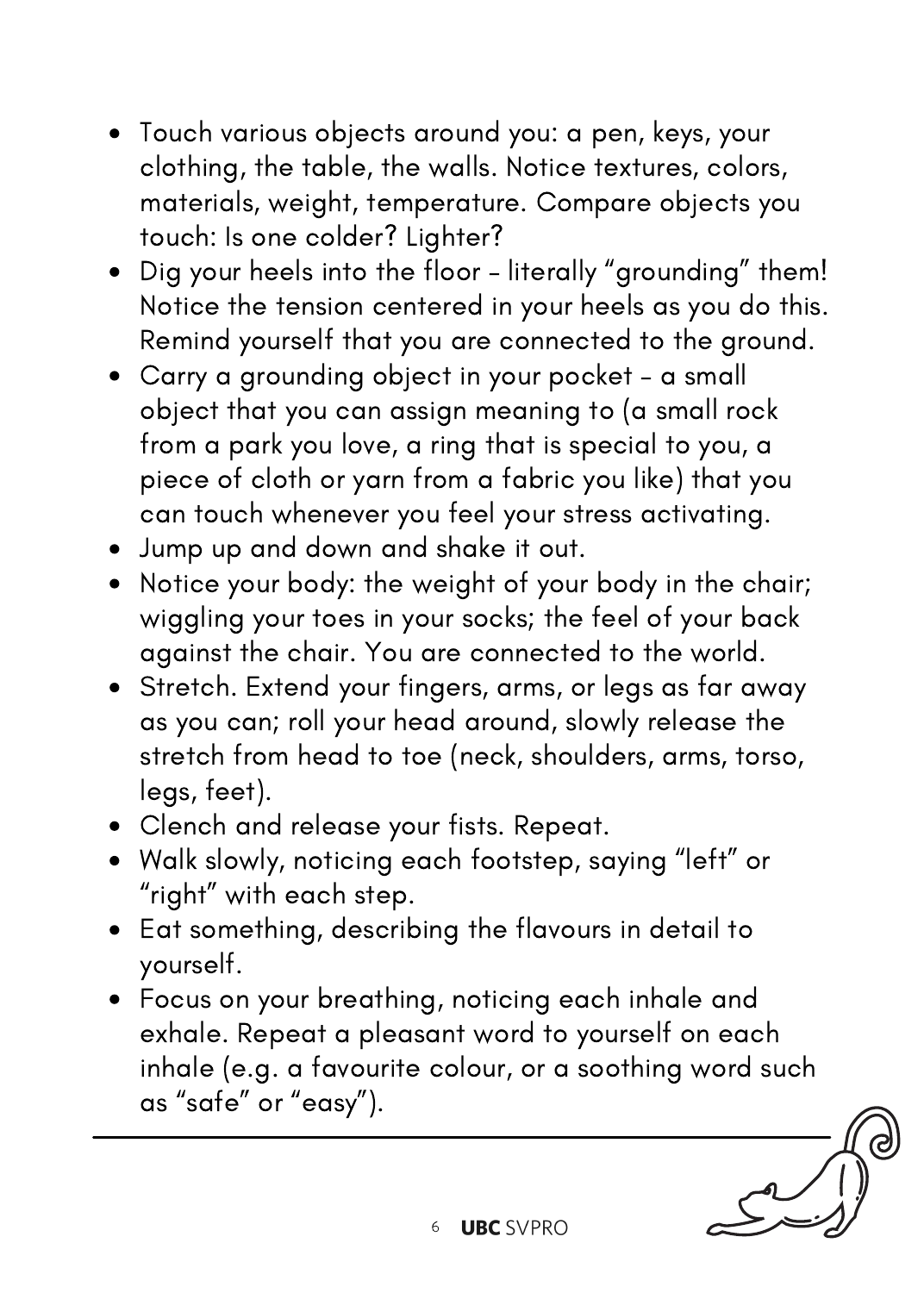#### Soothing Grounding

- Say kind statements to yourself, for example, "You are a good person going through a hard time. You'll get through this." These thoughts are called positive cognitions, use them to reword negative cognitions- "You'll get through this," may replace thoughts of failing and, "you are a good person," may replace thoughts about being bad or wrong.
- Think of favorites. Think of your favorite color, animal, season, food, time of day, TV show and describe to yourself why it is your favorite.
- Picture people you care about, and look at photographs of them. You can also use pets, or photos from a trip you really enjoyed.
- Remember the words to an inspiring song, quotation, or poem that makes you feel better. It can help to print one out or save it to your device so you can look at it when you cannot remember the words.
- Remember a safe place. Describe a place that you find very soothing (perhaps the beach or mountains, or a favorite room); focus on everything about that place – the sounds, colors, smells, shapes, objects, textures.
- Say a coping statement: "I can handle this," "This feeling will pass."
- Plan a safe treat for yourself, such as a piece of candy, a nice dinner, or a warm bath.
- Think of things you are looking forward to in the near future – perhaps time with a friend, going to a movie, or going on a hike.

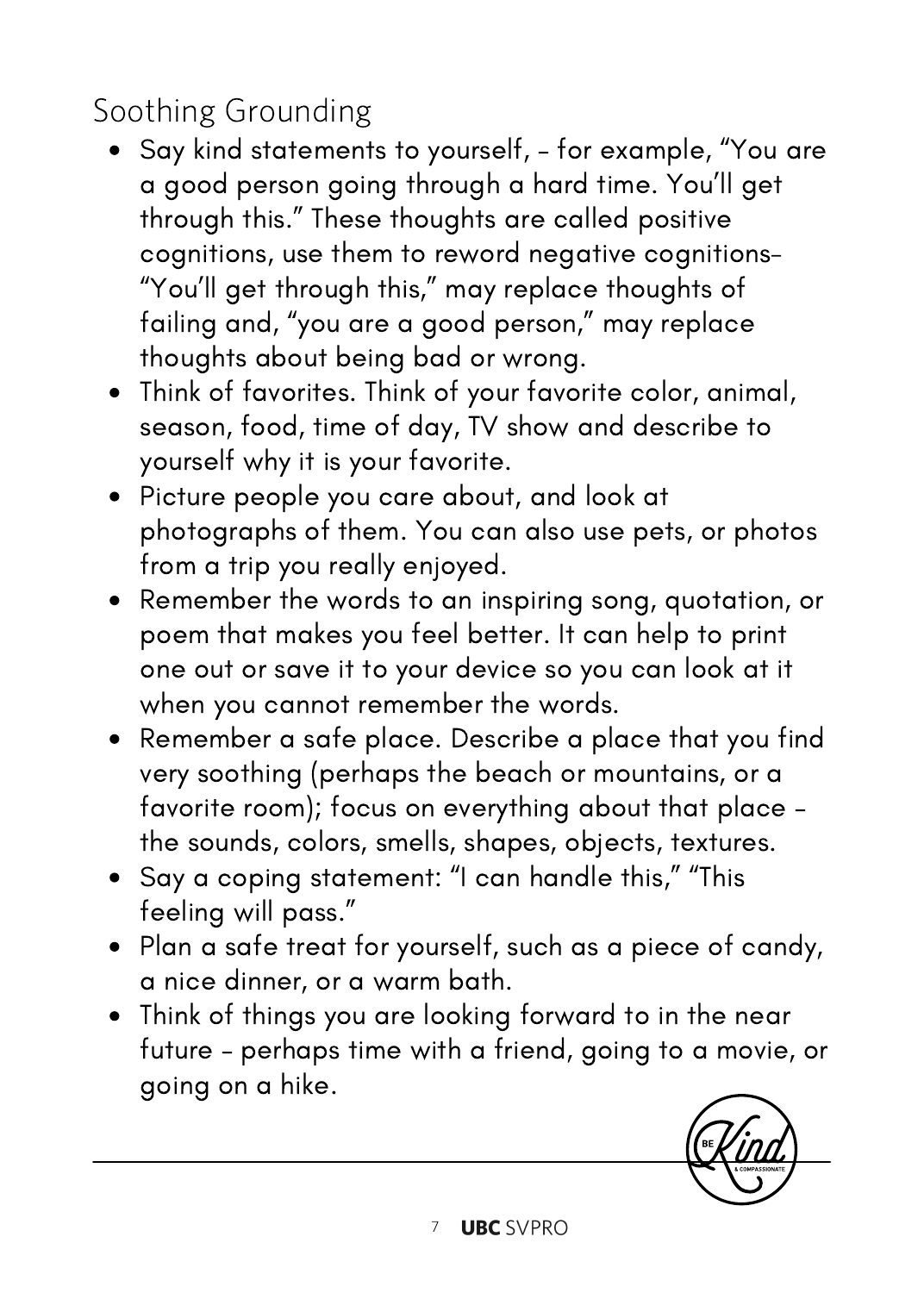### WHAT IF GROUNDING DOES NOT WORK? עי)

Grounding will not always work, and what works for some people may be ineffective for others. Our experiences with resources and exercises are invariably impacted by our unique and multiple identities, experiences, histories and geographies. And that's okay, there is no right way to feel or respond.

There are other options out there to help cope and manage stress. Bottom line, if attempting grounding is causing you additional stress, it is okay to stop. For those interested in continuing to try grounding, the more you practice the more familiar it will feel. As it feels familiar it can feel safer and therefore more effective. Below are suggestions that may help:

Practice as often as you feel comfortable, maybe as part of a daily or weekly routine, even when you don't need it, so that it will feel safe and comforting when you do need it.

Try grounding for a long time (20-30 minutes) to give yourself space to practice with no pressure for it to 'work'.

Try to notice which methods you like best – physical, mental, or soothing grounding methods, or some combination.

Create your own methods of grounding. Any method you make up to focus on the present moment may be worth much more than those you read here, because it is yours.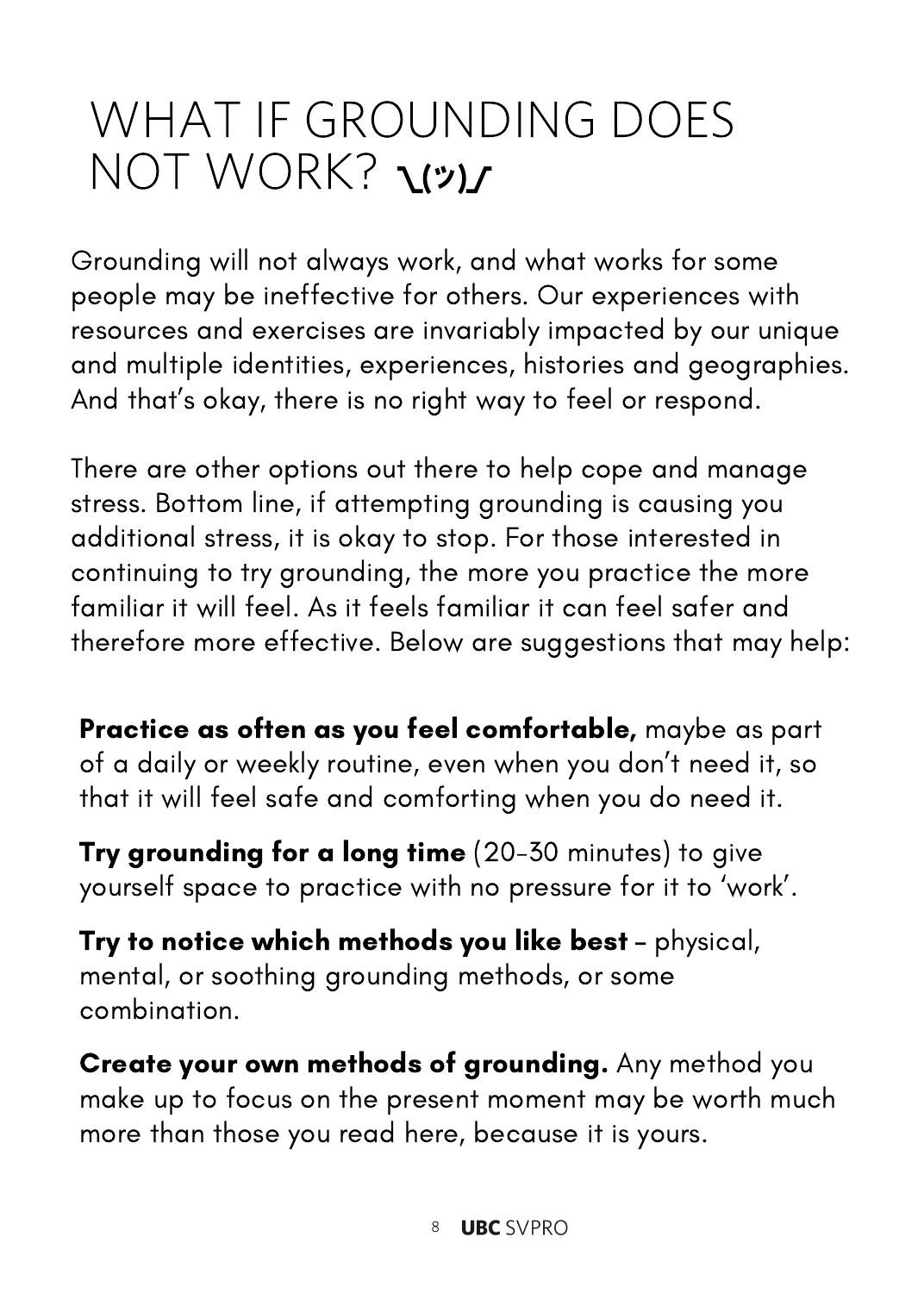Start grounding early in a negative mood cycle. Start with a flicker of stress to help you navigate ongoing stress from a more grounded place.

Have others assist you in grounding. Teach friends or family about grounding, so that they can help guide you with it if you become overwhelmed.

**Prepare in advance.** Locate places at home, in your car, and at work where you have materials and reminders for grounding.

Create a recording of a grounding message that you can play when needed. Consider asking someone close to you or even a counsellor or other professional to record it if you want to hear someone else's voice.

Think about why grounding works or what you would like to get out of it. Why might it be that by focusing on the external world, you become more aware of an inner peacefulness? Notice the methods that work for you – why might those be more powerful for you than other methods?

Adapted by UBC SVPRO in 2021 from Seeking Safety by Lisa M. Najavits (2002)



To speak with an SVPRO Support Specialist about grounding or for additional information:

□ 1-604-822-1588 | ⊠ svpro.vancouver@ubc.ca www.svpro.ubc.ca

9 UBC SVPRO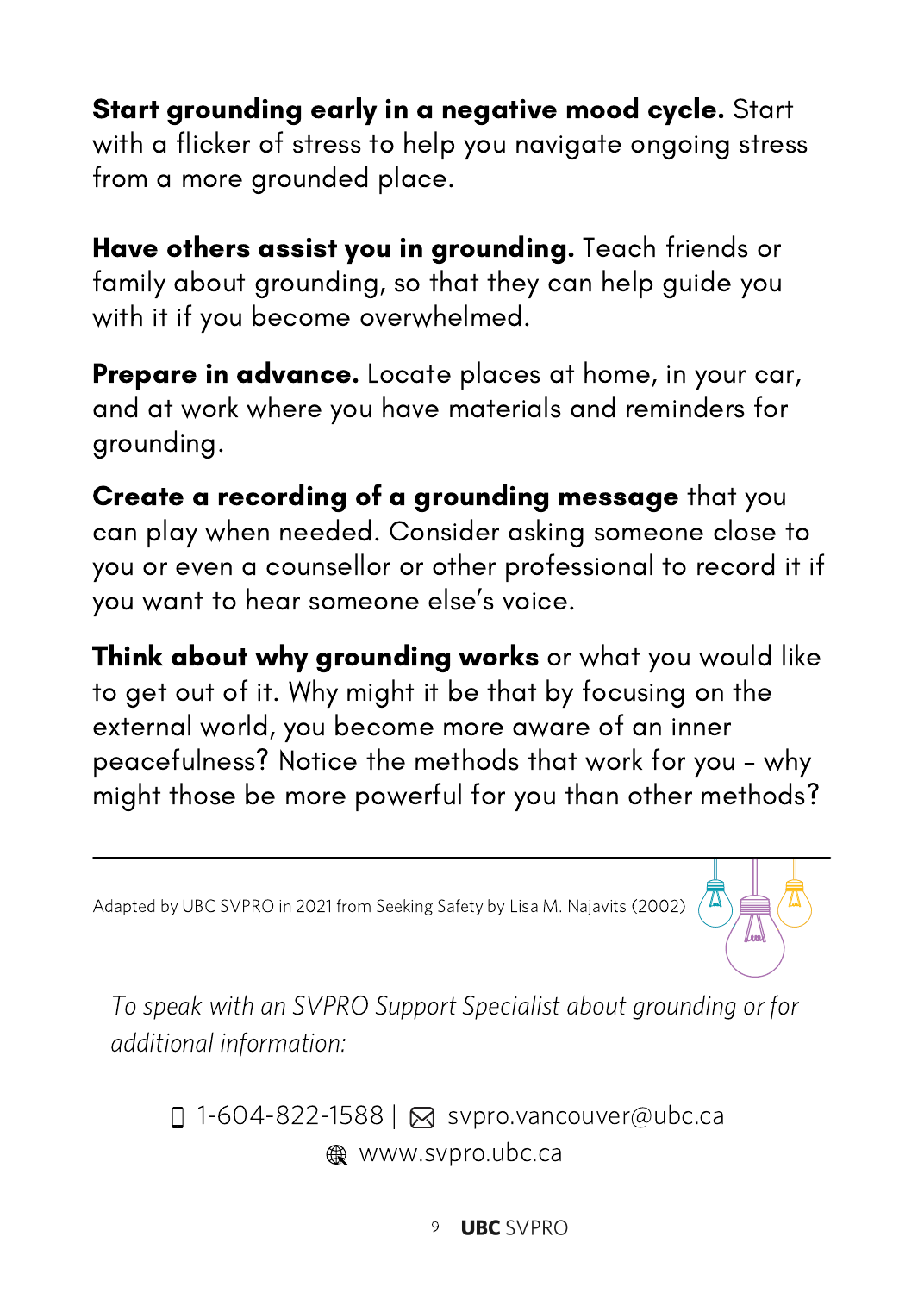## RESISTANCE TO GROUNDING

#### A SUPPLEMENTAL GUIDE FOR THOSE CARING FOR A PERSON IN CRISIS

If a person you are working with is too deep into a panicked moment or is not interested in calming down, there are a few things to try. Keep in mind that the identities of the person will be relevant to how they understanding their safety both emotionally and physically. Respecting when someone does not want to proceed with grounding is important to establishing trust.

A person impacted by violence, harassment, or harm, may react any number of ways. The same is true for those supporting survivors. One of these reactions may manifest in anger.

#### It is important to let them know it is okay to be angry.

Definitely do not tell a person in this state to calm down. This may feel infantilizing and, for IBPOC, women and genderdiverse people of all racial backgrounds, this is a microaggression.

Give them space to be. You might try a statement like: "It seems like you are really upset and that is understandable. What happened is incredibly upsetting and it's okay to be angry about it. I'm angry about it, too! I want to be able to help to the best of my ability and I want to respect what that looks like for you. Can we talk about what that might look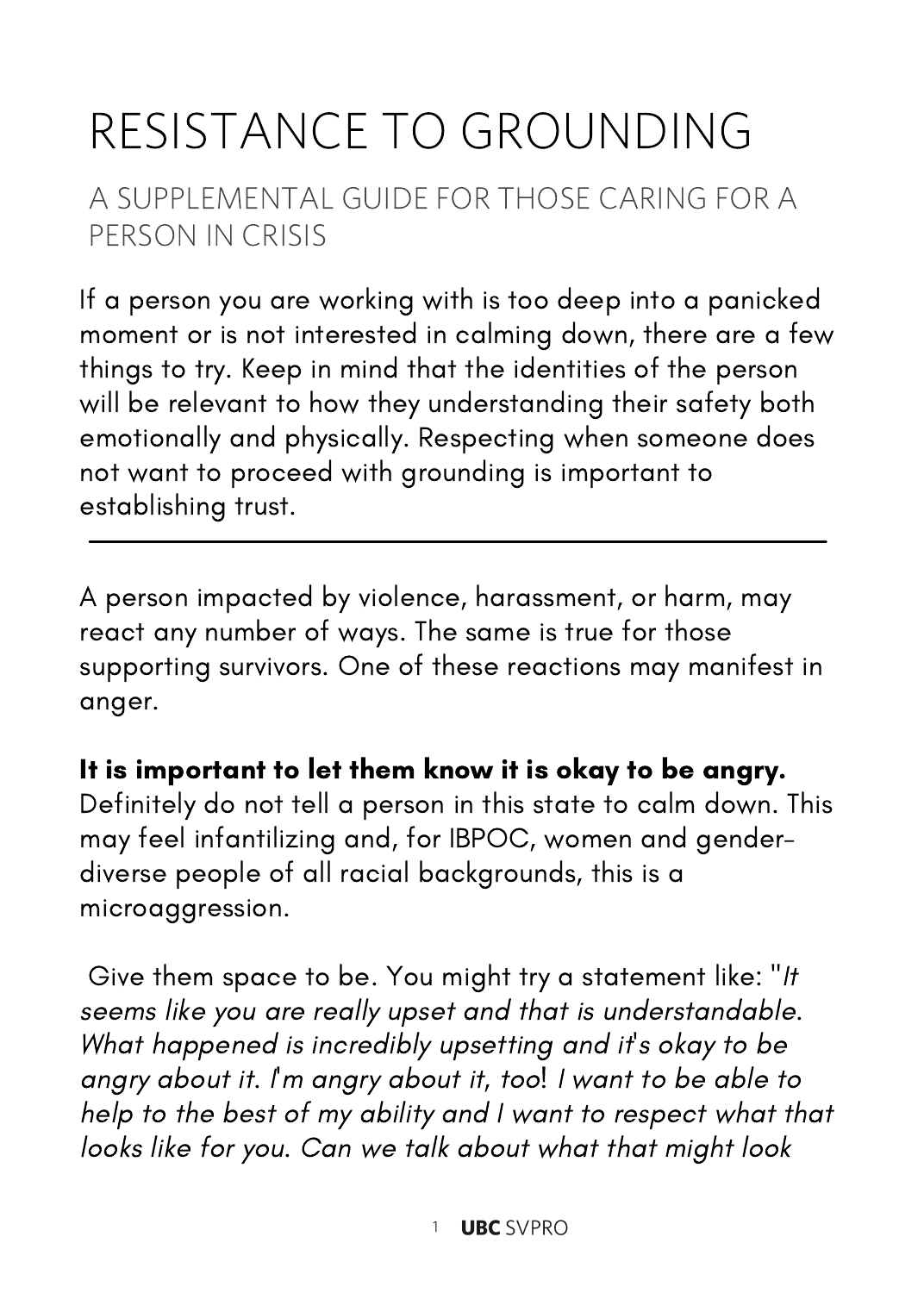like? This is a tough conversation we are having and if it's okay I'd like to share some things that have made difficult conversations easier for me."

At this point you may introduce grounding exercises. If they refuse, the best thing you can do is present calmly and sympathetically, no matter the response of the person with whom you are speaking.

Instead of trying to get someone to breathe, it may be helpful to use some of the grounding tools without identifying them as such. For instance, start with a positive statement: You are safe here. Slowly repeat the statement a few times as you are breathing deeply, without asking the person to do any breathing themselves. Next you can try to bring them into the present moment by identifying things in the room.

"See, you are here in the campus security offices. We are glad you are here. You are safe, sitting in our office- can you feel the floor under your feet? It's solid right?"

Feet connecting to the ground is one of the best examples of literal grounding. It's also okay to make some funny comments like,

"So solid, it is not comfortable for napping. Believe me, I've tried. I don't recommend it."

Laughter can help distract. If they're thinking "this person is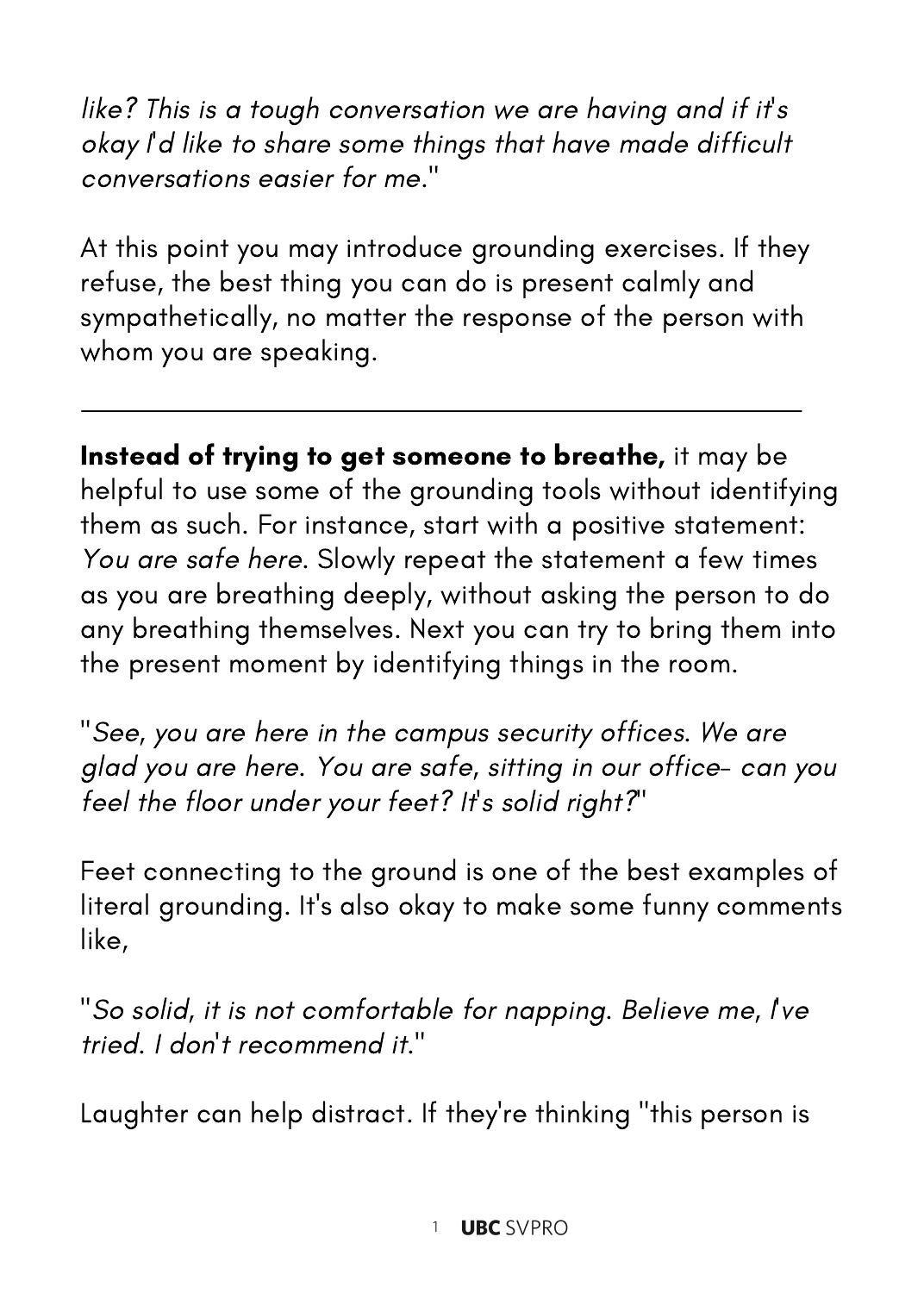so weird," they have broken their thought spiral, even if just for a moment. Continue identifying things in the room.

"How is the chair- is it comfortable? Does it feel soft like you can melt into it or firm so you have to make yourself fit in it, or something else entirely? Do you see the four walls and our ceiling? What colour would you say these walls are?"

If the person was receptive to the joke the first time, even if it was momentary distraction, you can always try again. As they are listening to your stream of consciousness, they may start having a new stream of consciousness as well, thus breaking the cycle.

"We have a debate going- I say the walls are ecru, but the night shift keeps telling us they are 'Acadia White.' What does that even mean? Anyway, what do you think?"

You can continue with this process, slowly addressing the various things in the room. This process can be thought of as containment. The literal space of the room can be the container for their thoughts and feelings, so by identifying what is in the room, you are essentially establishing boundaries for those thoughts and feelings to become manageable.

Containment is not a phrase people necessarily want to hear, it can remind them of closed spaces or feel offensive like we want to contain them as an individual, when really it is about containing overwhelming thoughts. It can help to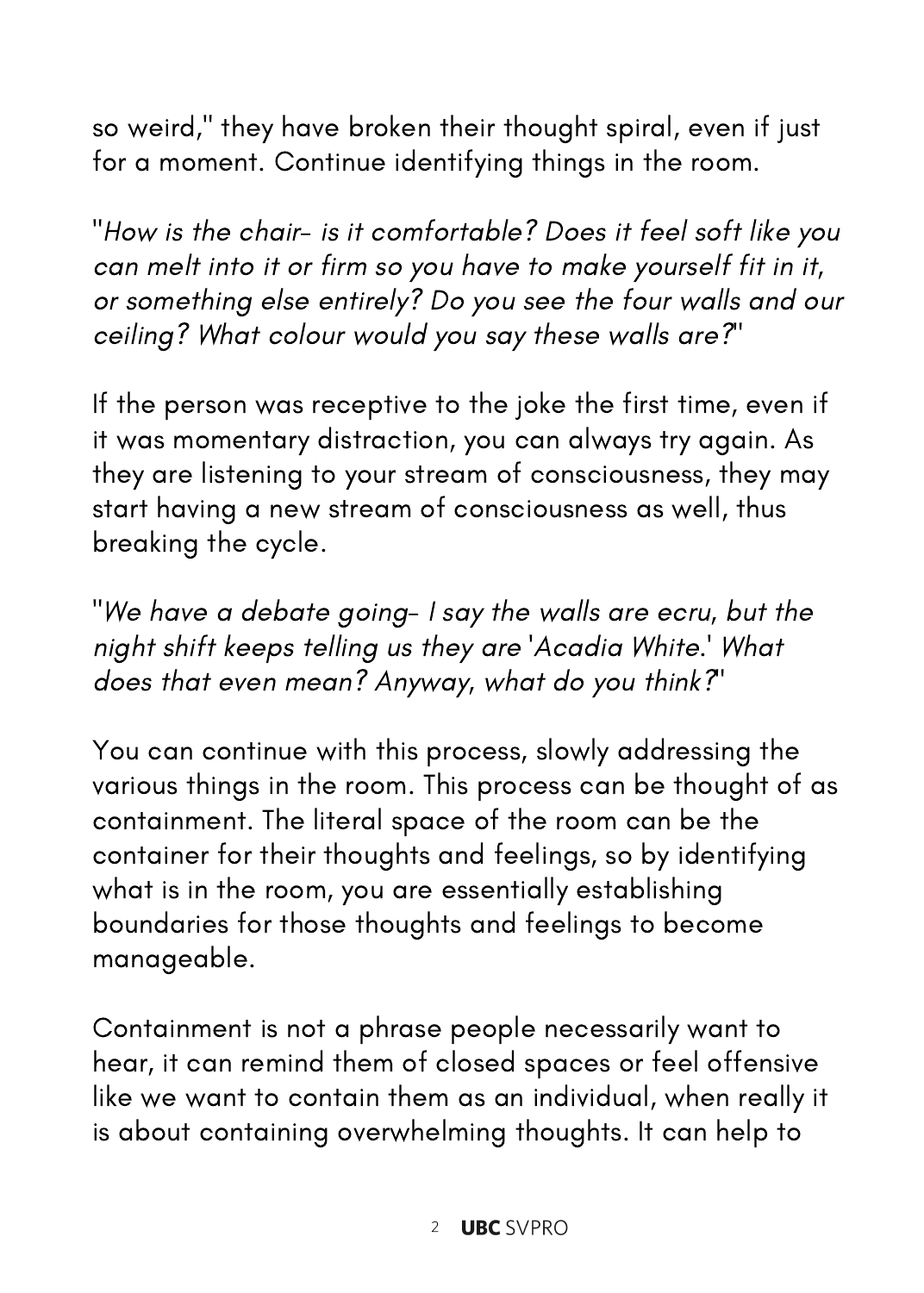just put this into practice without explaining the concept. Once they are breathing normally, explanations may become more appropriate.

#### Another option is to start with an explanation of grounding. First, recognize their capacity at the moment:

"I know it's not always helpful to have someone telling you to breathe, so I won't do that, okay? Instead, maybe we can go through some grounding exercises together? [explanation of what grounding is and how it can help]"

A lot of times when a person receives a sufficient explanation, it feels safer to try something new. That way they know what to expect and won't feel the malaise of not knowing what comes next or why they are being asked to try the things you are recommending. They may be breathing in a way that is verging on hyperventilating, but if you go through the explanation in a soothing manner, not asking them to focus, they will likely start listening to you, breaking their cycle of panicked thoughts.

If they haven't rejected the idea of grounding but are still in crisis mode, the goal is to achieve at least a momentary focus in the present. Say these statements softly so the survivor knows they have a choice and don't feel like we are demanding or forcing them to do something. Present the tools as options and always reassure them that whatever they choose is totally okay with you.

"Sometimes if we focus our eyes the space feels more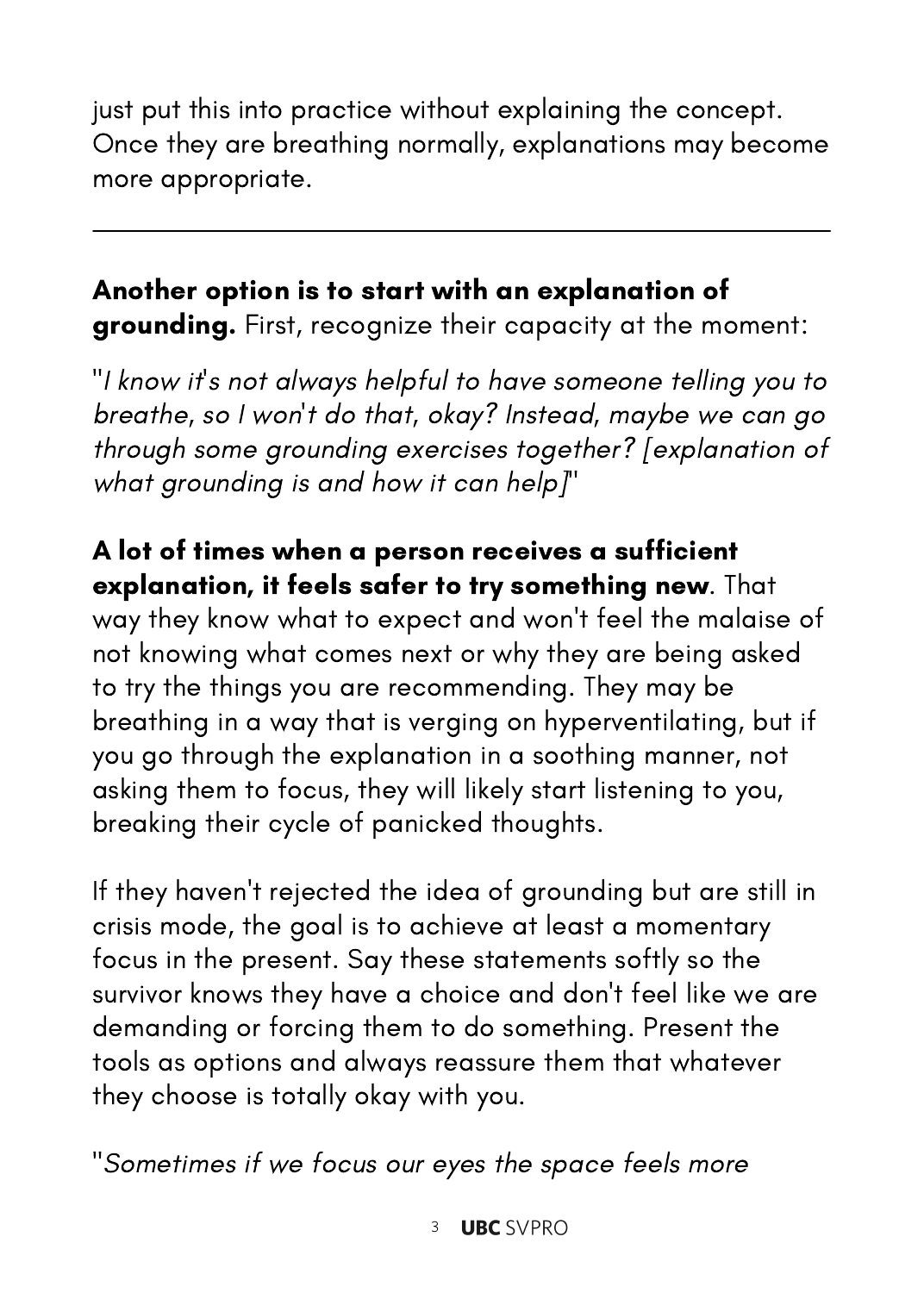manageable. Would you be okay looking at me? Does that feel safe to you? If not, that's totally okay. Can you pick a spot in the room to focus your eyes on? Maybe let's look at the clock and follow the second hand."

Pick a grounding exercise that you feel comfortable with to guide the person in crisis. If they have already calmed down a bit, you can also ask them to select one that feels safe and possible for them.

Otherwise, pick your favourite and present it in your own words. It can be helpful to describe why you like the exercise.

"I've always liked the 5, 4, 3, 2, 1 exercise because it gives my brain a chance to think about something other than my breathing or my racing thoughts. Meditation doesn't really work for me because my brain is too busy to clear. This gives my brain something to do. Shall we try it together?"

You may also suggest that they call a friend or family member they trust to walk them through a grounding exercise (you can email the document to the person the survivor chooses, or direct them to the SVPRO website).

A third option for someone who is not responding to the other methods, is to let them have a few minutes alone. Ask them if this is something they would like, for you to step out for a few minutes. They may feel safer calming themselves.